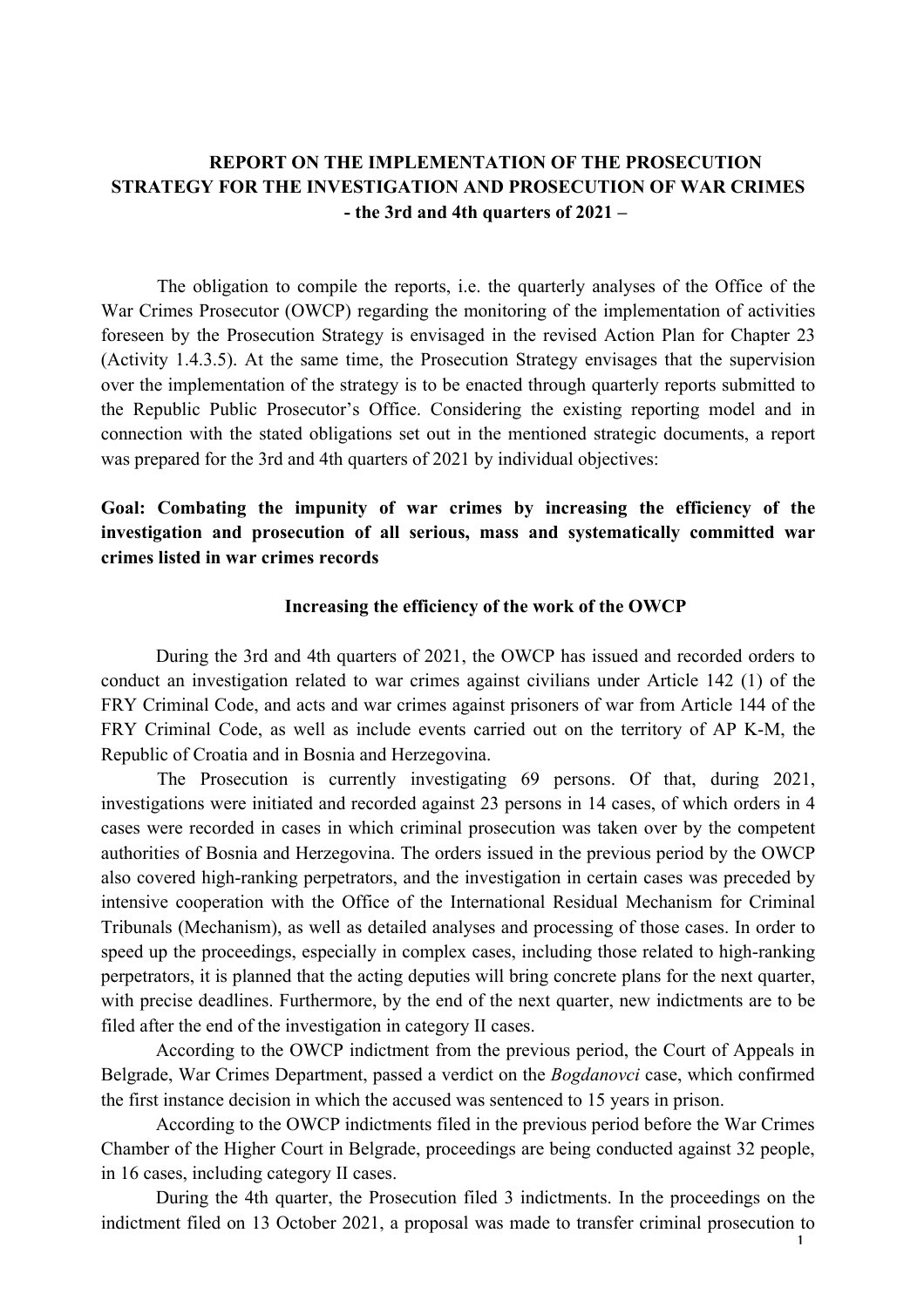the state authorities of Bosnia and Herzegovina, in accordance with the provisions of the Law on International Legal Assistance in Criminal Matters and the Agreement on Legal Assistance in Criminal and Civil Matters between Serbia and Bosnia and Herzegovina.

In the case of a recognition of a foreign court decision before the Higher Court in Belgrade, War Crimes Department, in order to improve efficiency in proceedings, OWCP initiated the continuation of the procedure by submitting a proposal to conduct an expertise of the accused person.

The acting deputies are actively working on analyzing the verdicts of the chambers of the International Criminal Tribunal for the ex-Yugoslavia (ICTY) and the Mechanism, with the aim of finding and extracting evidence as well as taking further steps within the authority of the OWCP.

The OWCP has continued to participate in the sessions of the Working Group for Gathering Facts and Evidence in shedding light on crimes against members of the Serbian people and other national communities in the Autonomous Province of Kosovo and Metohija.

In the *Lovas* case, the OWCP submitted to the Republic Public Prosecutor an initiative to submit a request for protection of legality against the decision of the Court of Appeals in Belgrade, War Crimes Chamber, Kž1Po2 No. 2/20 dated 20 November 2020, due to violation of the provisions of the procedure that preceded the adoption of the final judgment.

Regarding the request for protection of legality submitted by the Republic Public Prosecutor's Office, the Supreme Court of Cassation determined that the Court of Appeals in Belgrade, War Crimes Chamber, while holding a hearing before the second instance court, was obliged to apply the provisions on audio recording and and compiling a transcript, an integral part of the minutes of the main trial, something that the War Crimes Chamber of Belgrade has failed to do. In that way, the second instance court did not act in accordance with the obligations prescribed in the stated procedural provisions, thus violating the law.

The decision of the OWCP which was accepted by the Republic Public Prosecutor's Office was confirmed by the verdict of the Supreme Court of Cassation, which determined that the Appellate court in Belgrade, War Crimes Chamber, had failed to record the trial before a second instance court and to compile a transcript, thus violating the law.

In the previous period, the OWCP has actively participated in the development of the new National Strategy for War Crimes Prosecution 2021-2026 (the Strategy) and the accompanying Action Plan. During April, a working group was formed to prepare an analysis of the results achieved in the implementation of the Strategy and the drafting of a new National Strategy.

A public debate was held on the occasion of the proposed text of the Strategy for the 2021-2026 period, with the accompanying Action Plan. All comments received during the public hearing were processed by the working group and published on the website of the Ministry of Justice of the Republic of Serbia.

On the occasion of the proposal of the National Strategy, a Round Table was held on 7 September 2021, organized by the Ministry of Justice with the technical support of the UNDP (United Nations Development Program). The Round Table was attended by representatives of institutions that had participated in the drafting of the Strategy with the accompanying Action Plan, as well as representatives of the Ministry of European Integration, the OSCE Mission to Serbia, the British Embassy in Serbia, the EU Delegation in Serbia, as well as representatives of civil society organizations designated by the National Convention on the European Union. The report on the conducted public hearing was published on the Ministry of Justice website.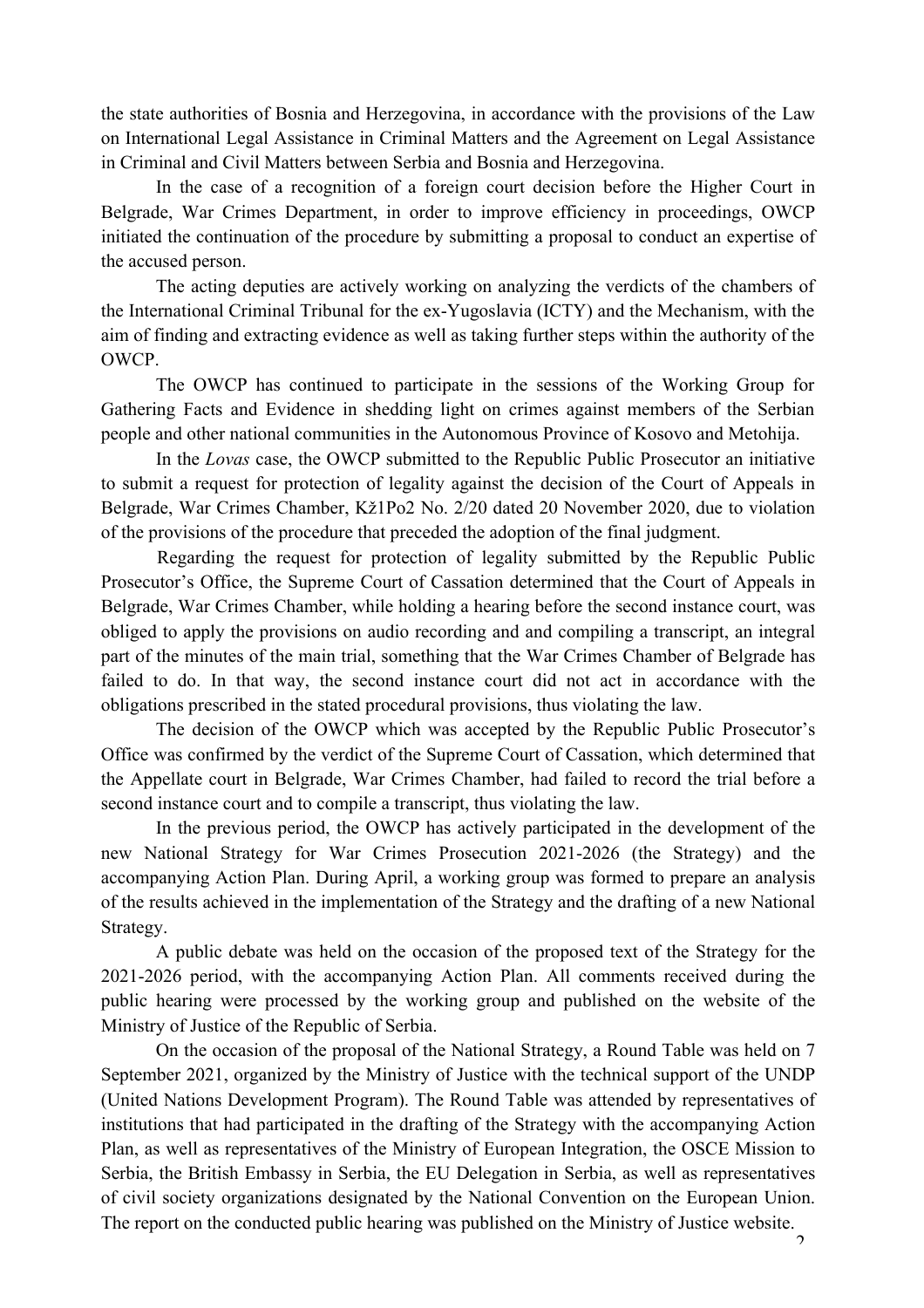The National Strategy for War Crimes Prosecution, together with the accompanying Action Plan for the implementation of activities, was adopted at the session of the Government of the Republic of Serbia on 14 October 2021, after which the implementation of these strategic documents began.

As a special goal of the first mentioned Strategy, it is envisaged to improve the efficiency in the procedure, among other things, through the ongoing revision of the Prosecutor's Strategy, which will envisage additional mechanisms for achieving this goal.

#### **Goal: Strengthening the institutional and professional capacity of the OWCP**

No new deputy prosecutors were nominated during the reporting period. Considering that in the previous quarter, two deputy public prosecutors - one from the Appellate Public Prosecutor's Office in Novi Sad and one from the First Basic Public Prosecutor's Office in Belgrade, were referred to the OWCP based on the decision of the Republic Public Prosecutor's Office. At present, 12 persons are carrying out the function of deputy war crimes prosecutor, as provided by the Decision of the State Council of Prosecutors A No. 69/21 dated 2 April 2021 (Official Gazette of the RS, No. 32/2021).

During the 3rd and 4th quarters of 2021, case officers (deputy prosecutors and prosecutorial assistants), registrars and typists attended several days of intensive training for using the SAPO program organized by the Republic Public Prosecutor's Office.

Bearing in mind that the need for the use of information and communication technologies has increased in the previous period, and the fact that one person is employed in the OWCP as an IT support technician, as well as taking into consideration that there is a plan to start with the use of the SAPO program in 2022, the OWCP sent a proposal to the Ministry of Justice of the Republic of Serbia to change the staffing plan by increasing the number of IT specialists.

### **• Establishment of OWCP and WCIS joint teams**

During the 3rd and 4th quarters, the cooperation between the joint teams of the Prosecutor's Office and the War Crimes Investigation Service (WCIS) has continued. Meetings and consultations were regularly held in accordance with the established dynamics at the level of the main representatives, as well as at the level of case officers for the needs of specific cases.

Cooperation with WCIS will be further strengthened in the coming period, as a number of measures and activities in this direction are envisaged in the new National Strategy for War Crimes Prosecution.

At the initiative of the OWCP, a Round Table was held in December with OWCP and WCIS representatives and the Protection Unit, including the Deputy Prosecutor who is also the OWCP spokesperson.

The topic improving communication with the media, as this issue is extremely important and at the same time a measure to improve the transparency of state bodies dealing with war crimes cases, provided for in the revised Action Plan for Chapter 23 and the National War Crimes Strategy. During the month of January, a training session or lecture will be organized, attended by the employees of these institutions, as well as media representatives. The Prosecutor's Office has initiated the organization of professional training to that purpose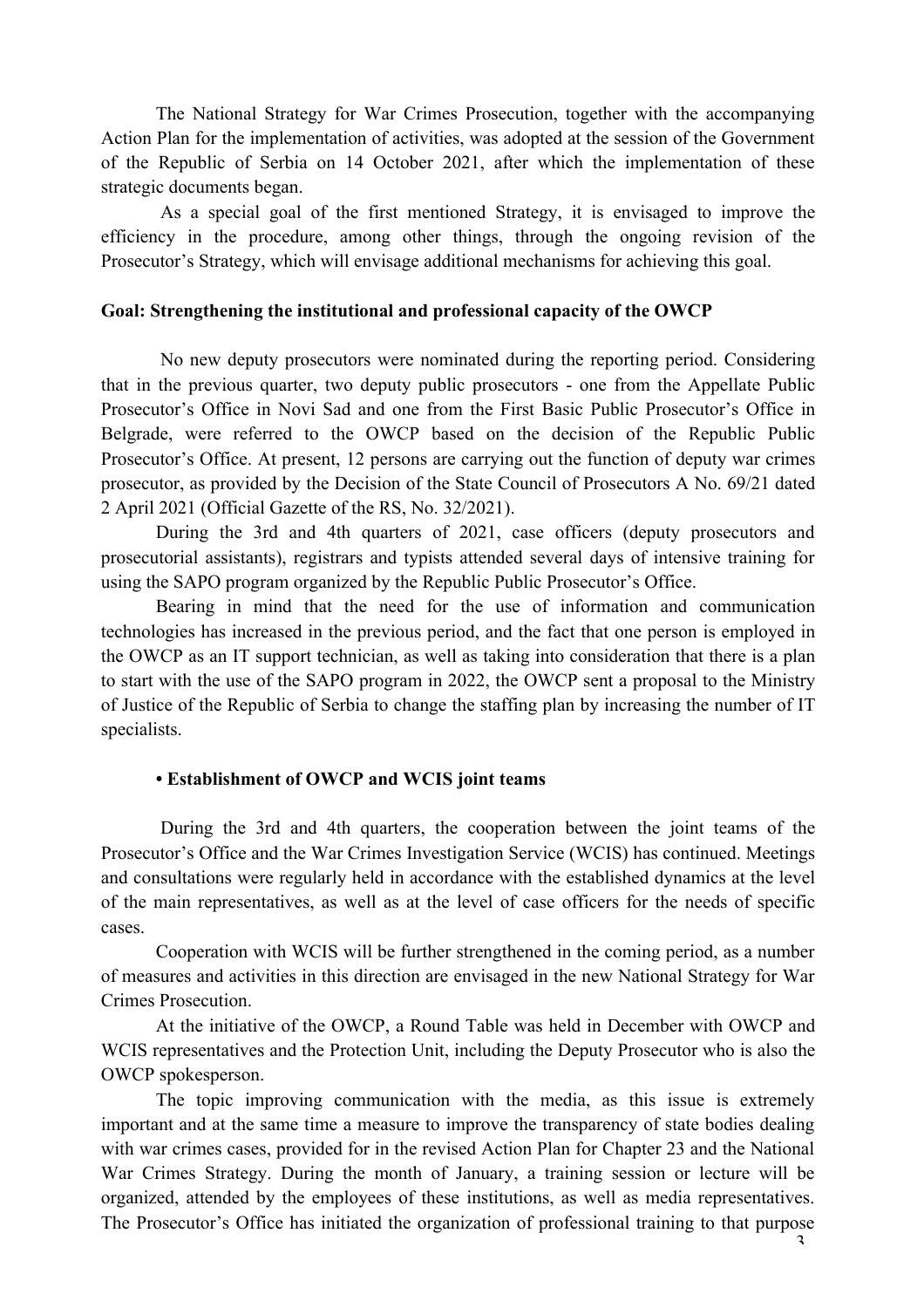within the Judicial Academy.

### **• Professional training**

In the previous quarter, several deputies and assistant prosecutors had successfully completed the "Forensic Analysis of Written Statements" training organized by the European Forensic Agency, which is of special importance in the aim improving the skills of deputy prosecutors and prosecutorial assistants, as well as other employees in terms of useful investigative techniques.

An OWCP representative participated in the conference held on Zlatibor from 9-11 September 2021, and on that occasion presented a paper entitled "Crime victims and criminal proceedings for war crimes." The conference was organized by the Serbian Association for Criminal Law Theory and Practice, the Institute for Criminological and Sociological Research and the Judicial Academy.

Several employees attended the "Ethics and Integrity" online training session during the 3rd and 4th quarters. The training was organized by the Agency for the Prevention of Corruption with the aim of improving the professional standards of employees working in government authorities.

Undoubtedly, there is a need for more active training, given that in the previous period, for objective reasons and primarily due to the epidemiological situation, a smaller number of trainings was organized compared to previous years. On the other hand, there is a need for continuous professional development in the field of war crimes, and consequently, the Prosecutor's Office sent an initiative in the 4th quarter to the Judicial Academy to organize more training sessions of various contents, since the Prosecutor's Office is obliged to do so according to the strategic documents which it applies in its work. The first trainings are expected to begin in mid-January 2021.

In accordance with the existing dynamics from the revised Action Plan for Chapter 23, and especially having in mind the fact that related activities have found a place in the draft of the new National Strategy for War Crimes Prosecution, training on improving relations with the media as a continuation of the seminar "Effective communication and public relations in the judiciary" will continue during the next quarter, with the participation of representatives of the WCIS and the Protection Unit.

On December 10, 2021, an OWCP representative took part in a seminar organized by the Judicial Academy and the OSCE Mission to the Republic of Serbia with the topic "Presentation of the base of public prosecutorial practice," which will be publicly available on the website of the Republic Public Prosecutor's Office.

#### **• Application of new technologies and work methods**

The OWCP Deputy War Crimes Prosecutors and Assistant Prosecutors took part in a several-day intensive training session related to the use of the SAPO application intended for case officers.

Bearing in mind that there is a need to improve the infrastructural capacity of the Prosecutor's Office through the modernization of ICT equipment needed for the efficient operation and functioning of the system, as well as for later implementation of the SAPO program, the preparation of a new National War Crimes Strategy showed the need for new ICT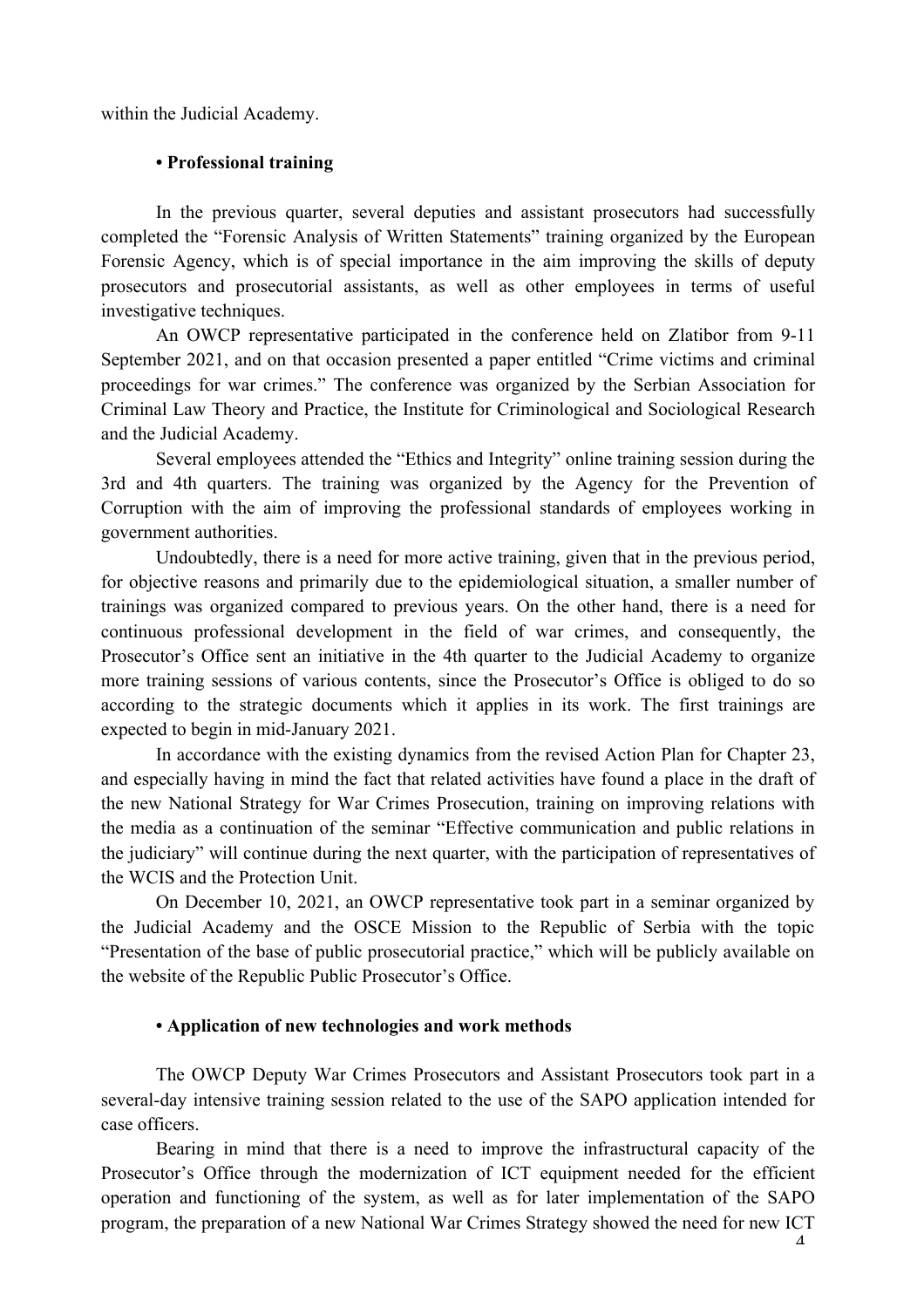equipment and in accordance with that, an assessment of the needs for the work of the Prosecutor's Office will be made in the next quarter.

## **• Investigation plan**

In accordance with the provisions of the Criminal Procedure Code, the acting deputy prosecutors in cooperation with WCIS authorized persons define the steps for each individual case in the investigation, taking into account all relevant actions and measures to be taken to conduct the investigation as efficiently as possible, while the dynamics and sequence of actions are described in more detail and proposed by the Prosecutor's Strategy.

## **• Affirmation of the application of the institute of plea bargain**

No plea bargains were concluded during the reporting period.

Given the importance of this institution and its multiple advantages, the need for additional affirmation was recognized. After the start of the implementation of the National Strategy for War Crimes Prosecution for the period from 2021-2026, activities will be carried out aimed at increasing the number of concluded plea bargain agreements regarding criminal offenses and agreements on testimony of accused persons. It is envisaged that they will be implemented continuously via the revision of the Prosecution Strategy, with mechanisms further developed in order to accelerate the implementation of these institutions.

## **• Ensuring full confidentiality of the investigation process**

As in the previous period, in accordance with the applicable regulations and obligations provided for in the revised Action Plan for Chapter 23, there is consistent compliance with the obligations of confidentiality and confidentiality of data by all OWCP employees and the supervision of the implementation of laws and bylaws in this area.

Measures to protect data from unauthorized access, disclosure and any other misuse has been continued, in accordance with the Law on Personal Data Protection and other relevant regulations.

## **Financial investigations and confiscation of proceeds of crime**

In each investigative case, the OWCP continued to investigate whether the accused persons possess property considered to be proceeds of crime. In this reporting period as well, there were no legal conditions for initiating financial investigations or initiating proceedings for permanent or temporary confiscation of criminal assets in the cases within the OWCP jurisdiction.

In the next period, OWCP activities are planned regarding the submission of the initiative to WCIS in order to undertake intensified activities on collecting data on the financial condition of the accused persons.

At the initiative of the Prosecutor's Office, the proposal of the Action Plan for the Implementation of the National War Crimes Strategy (2020-2026) includes a measure related to continuous cooperation between the OWCP, WCIS and the Police Financial Investigation Units (FIUs) in the gathering of data for the disclosure of property that is in obvious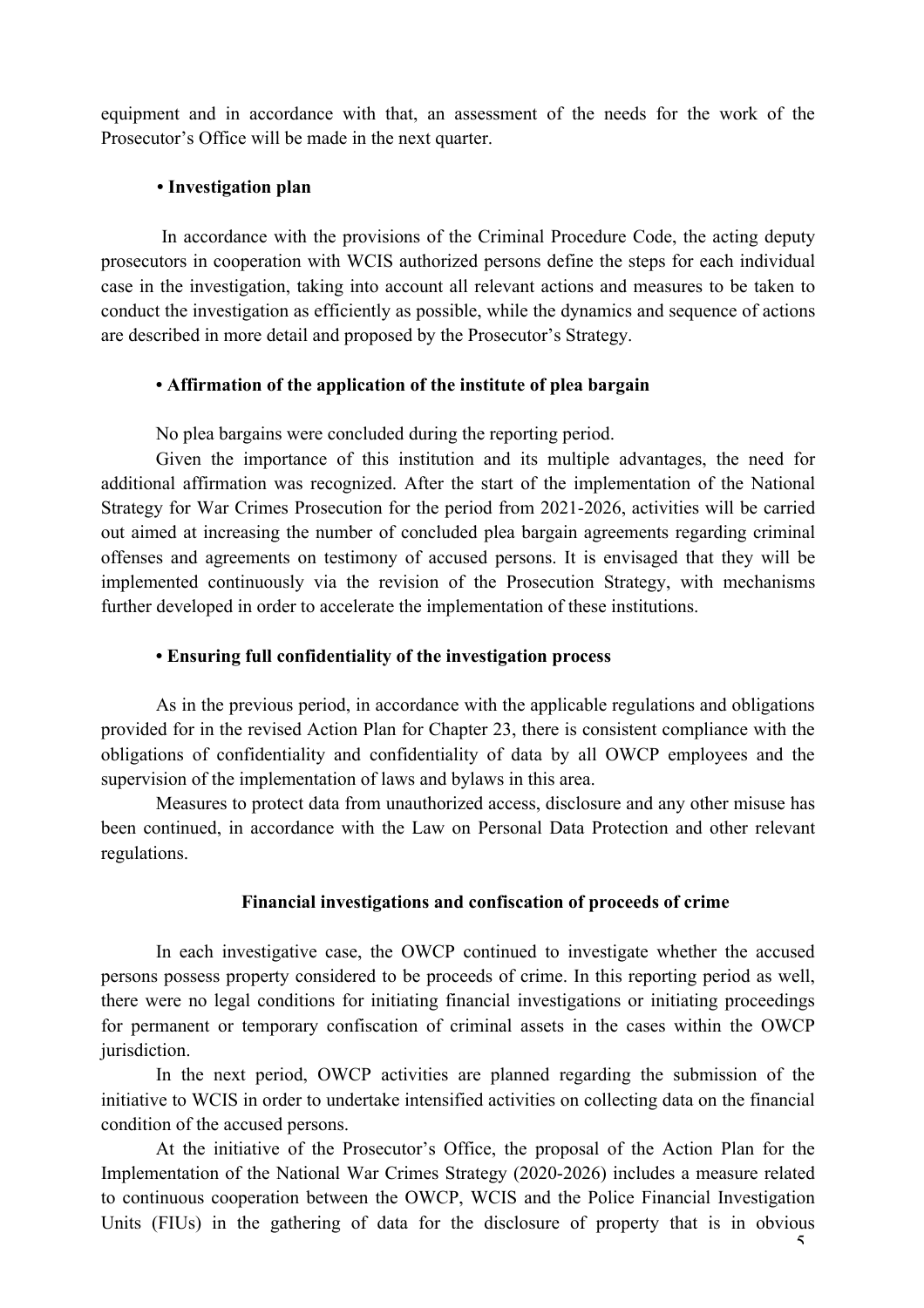disproportion with the illegal income of the accused, indicated by circumstances and collected data.

In order to start the realization of the activities as soon as possible, on 24 December 2021 a meeting was held at the initiative of the War Crimes Prosecutor between the representatives of the FIUs and the OWCP.

The OWCP initiated the organization of round tables with representatives of other relevant institutions in order to exchange experiences (with other public prosecutor's offices and courts) and with the participation of international institutions, on financial investigations, and will propose that FIUs representative share their previous experiences with other participants.

### **Goal: Improving the mechanism for victim and witness protection and support**

## **• Victim and witness protection**

The Deputy War Crimes Prosecutors held regular meetings with representatives of the Protection Unit in order to perform the tasks within their competence as efficiently as possible.

In each specific case, the individual assessment of witnesses was continued and, if necessary, the initiation of procedural and extra-procedural protection measures was activated.

The Deputy Prosecutor for War Crimes participated in a conference held on Zlatibor in the period from 9-11 September on the topic "The Injured Party and Criminal Protection Instruments."

#### **• Support for witnesses and victims**

In order to improve the efficiency of the trial, the Prosecutor's Office took a proactive role during the 3rd and 4th quarters through the Information and Support Service for Victims and Witnesses acting within its legal powers and, if necessary, communicating with the Service for Assistance and Support to Victims and Witnesses of the relevant court.

The work of the Service is harmonized with the National Strategy for Exercising the Rights of Victims and Witnesses of Criminal Offenses in the Republic of Serbia for the period 2020-2025 and the accompanying Action Plan for the period 2020-2025, as well as with the Directive 2012/29/EU of the European Parliament and the Council of 25 October 2012 which has established the minimum standards on the rights, support and protection of victims of crime.

Having in mind the obvious lack of office space in the OWCP and the fact that it is of great importance to enable witnesses and victims to work unhindered with the employees of the Service, and if necessary work with a psychologist, the National Strategy for War Crimes Prosecution (2021-2026) planned to equip special rooms for the needs of the Service for Information and Support to Victims and Witnesses. During the 4th quarter, the Prosecution began work on adapting an office space for witnesses and victims.

The application of international standards and national legislation when it comes to victims' rights was the topic of the Seminar on Victims' Rights for Public Prosecutors and Judges, organized on 15 October 2021 by the OSCE Mission to Serbia and the Judicial Academy. On behalf of the OWCP, several Deputy Prosecutors and Assistant Prosecutors took an active part in this seminar, which further confirmed the need for acting deputies to pay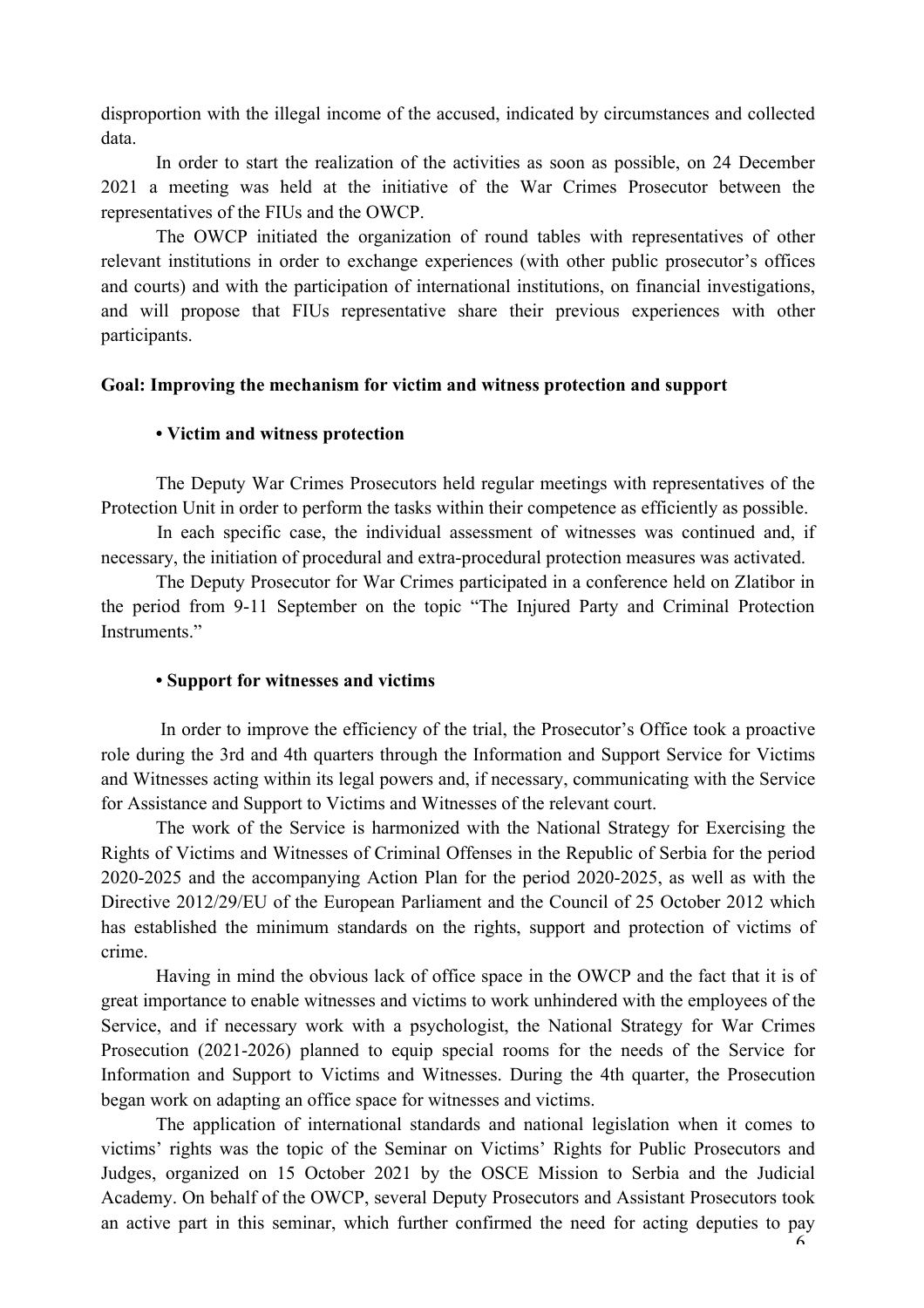special attention to the consistent application of Article 313 of the Criminal Code informing the injured party of setting a property-legal claim, and that the right of the injured party to obtain compensation for damage already in criminal proceedings should be set as a priority. The application of the "Guidelines for the Improvement of Judicial Practice in Proceedings for Compensation to Victims of Serious Crimes in Criminal Proceedings," which was passed by the Supreme Court of Cassation in the previous period, will also contribute to this issue.

#### **• Defense of the accused persons**

There were no changes compared to the previous quarter. In each case in which the Deputy War Crimes Prosecutors were in charge, they continued to act in accordance with the applicable regulations, respecting the presumption of innocence, the right to a fair trial and the right to a trial within a reasonable time.

During the 3rd and 4th quarters of 2021, there were no request submitted for initiating misdemeanor proceedings due to the existence of grounds for suspicion that a misdemeanor under Article 73 of the Law on Public Information and Media was carried out ("Presumption of innocence - in order to protect human dignity, as well as independence, reputation and impartiality of the court or other competent body, no one in the media may identify themself as a perpetrator of criminal offenses, or declare themself guilty or responsible before the validity of the court decision").

In accordance with the Rulebook on Administration in Public Prosecutor's Offices, the spokesperson shall take into account the interests of proper conduct of proceedings and justified protection of the person to whom the data relates, by oral or written statements or other appropriate means and adhere to the regulations in their statements concerning the accused, not violating their rights in any way.

#### **Goal (d): Achieving progress in uncovering the fate of missing persons**

#### **• War crimes trials and the issue of missing persons**

Communication and cooperation in specific cases with the Commission on Missing Persons is continuous through the exchange of information and with organizations working on collecting documents on persecution and suffering, as well as the destroyed property of Serbs in the former Federal Republic of Croatia and all citizens in the RSK in the pre-war, war and post-war period.

In the 3rd and 4th quarters of 2021, cooperation between the OWCP and the Commission on Missing Persons of the Government of the Republic of Serbia continued in accordance with the Memorandum of Cooperation.

The OWCP attended the 10th session of the Commission on Missing Persons in July, and during the reporting period, several meetings and round tables were held with representatives of associations that are actively involved in clarifying the fate of missing persons and finding abducted and missing persons. During the 3rd and 4th quarters, the War Crimes Prosecutor participated in several round tables organized by the Association of Families of the Kidnapped and Missing in the Autonomous Province of Kosovo and Metohija, and for the last time in December in the Round Table entitled "Families' Right to Truth and Justice."

In accordance with point 1.4.2 of the Action Plan for the Implementation of the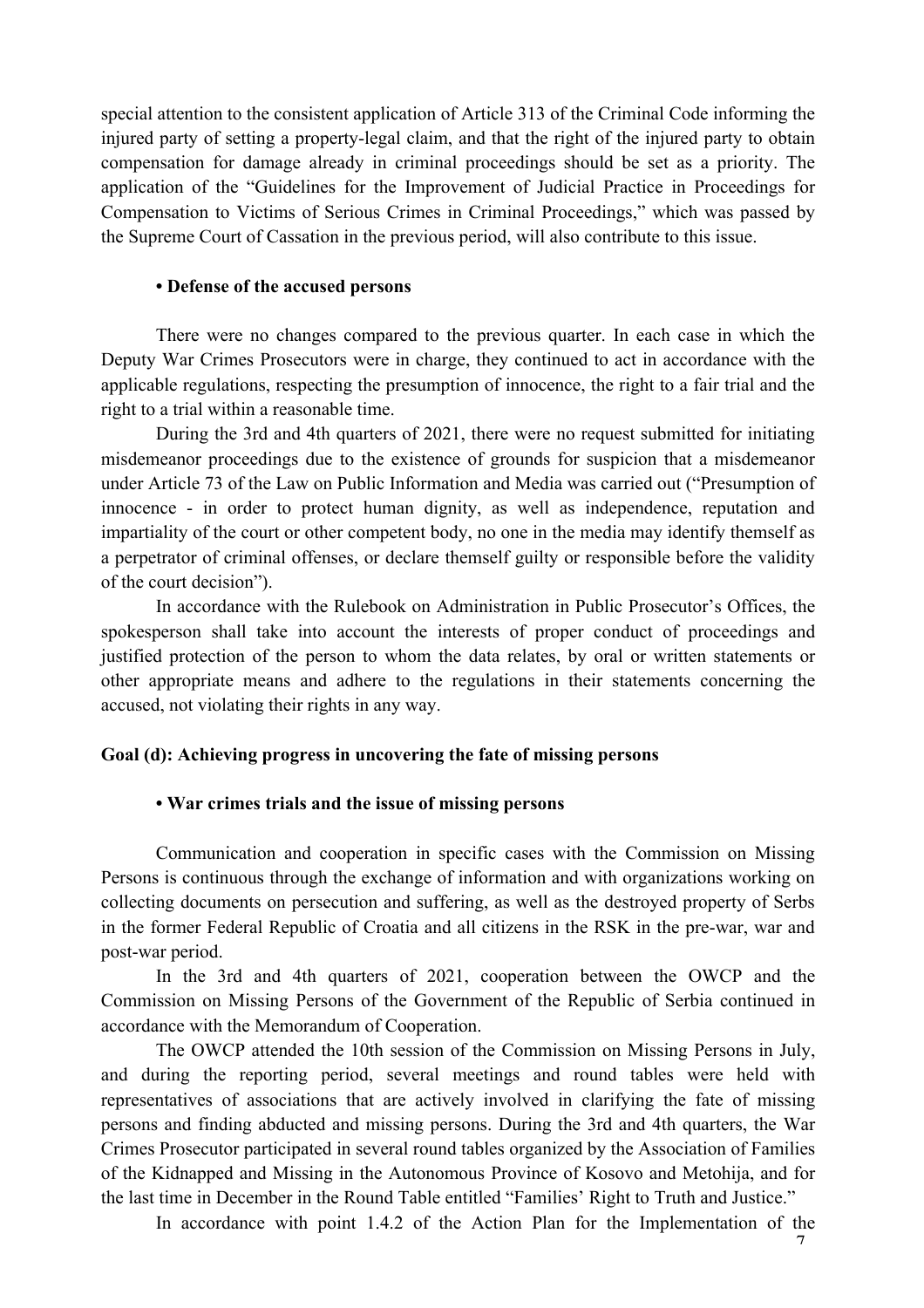National Strategy for War Crimes Prosecution, a regular monthly meeting was held at the OWCP in December 2021 between the OWCP representatives, the Commission on Missing Persons, the WCIS representatives and the Protection Unit. At the meeting, consultations were held on the handling of specific cases and ways to further improve the work on progress were discussed.

## **Goal: Improving regional and wider international cooperation in the field of the investigation and prosecution of war crimes**

## **Cooperation with the International Residual Mechanism for Criminal Tribunals**

In the reporting period, continuity was maintained in cooperation through obtaining materials from the database of the International Criminal Tribunal for the former Yugoslavia (ICTY) and the International Residual Mechanism for Criminal Tribunals (Mechanism) for the needs of specific cases.

Cooperation with the Mechanism's Office was maintained through the active participation of Chief Prosecutor Serge Brammertz and other representatives of the Mechanism in the two-day Regional Conference of Prosecutors held on 20 and 21 September 2021 organized by the OWCP with the support of the United Nations Development Program (UNDP) and the Government of the United Kingdom. The conference was organized with the aim of promoting regional and wider international cooperation, and in addition to representatives of the Mechanism, representatives of the State's Attorney Office of the Republic of Croatia, the Prosecutor's Office of Bosnia and Herzegovina, prosecutors from the Federation of B-H, Republika Srpska and the Brčko District and representatives of the Special State Prosecutor's Office of Montenegro also attended.

During the 4th quarter, on 2 December 2021, another meeting was held via videoconference at the level of the Chief Prosecutors and their associates. The meeting was dedicated to summarizing the results in cooperation on specific Category II cases, as well as discussing current issues that are relevant for the six-month report submitted to the United Nations Security Council by the Chief Prosecutor.

The Prosecutors discussed the results achieved by the OWCP in the previous period, as well as ways to improve regional and wider international cooperation.

Cooperation continued through the exchange of letters of rogatory for assistance and through joint work on specific cases, which included assistance in ongoing investigative proceedings against high-ranking perpetrators.

In two criminal cases, the requests of the OWCP submitted to the Chief Prosecutor of the Mechanism for amending, i.e. revoking protective measures against certain witnesses and submitting their statements and transcripts in integral form, as well as regarding their testimony, were adopted.

For the purpose of the cases they are dealing with, the OWCP case officers search the database through the Electronic Disclosure System, which provides direct access to a significant portion of the ICTY/IRMCT's evidence fund. In order to enable easier access to the documentation of the Mechanism and improve the handling of downloaded data, starting from December, the Prosecutor's Office is conducting additional training of acting deputies that will contribute to a more efficient use of that database.

The new National Strategy for War Crimes Prosecution states that the OWCP should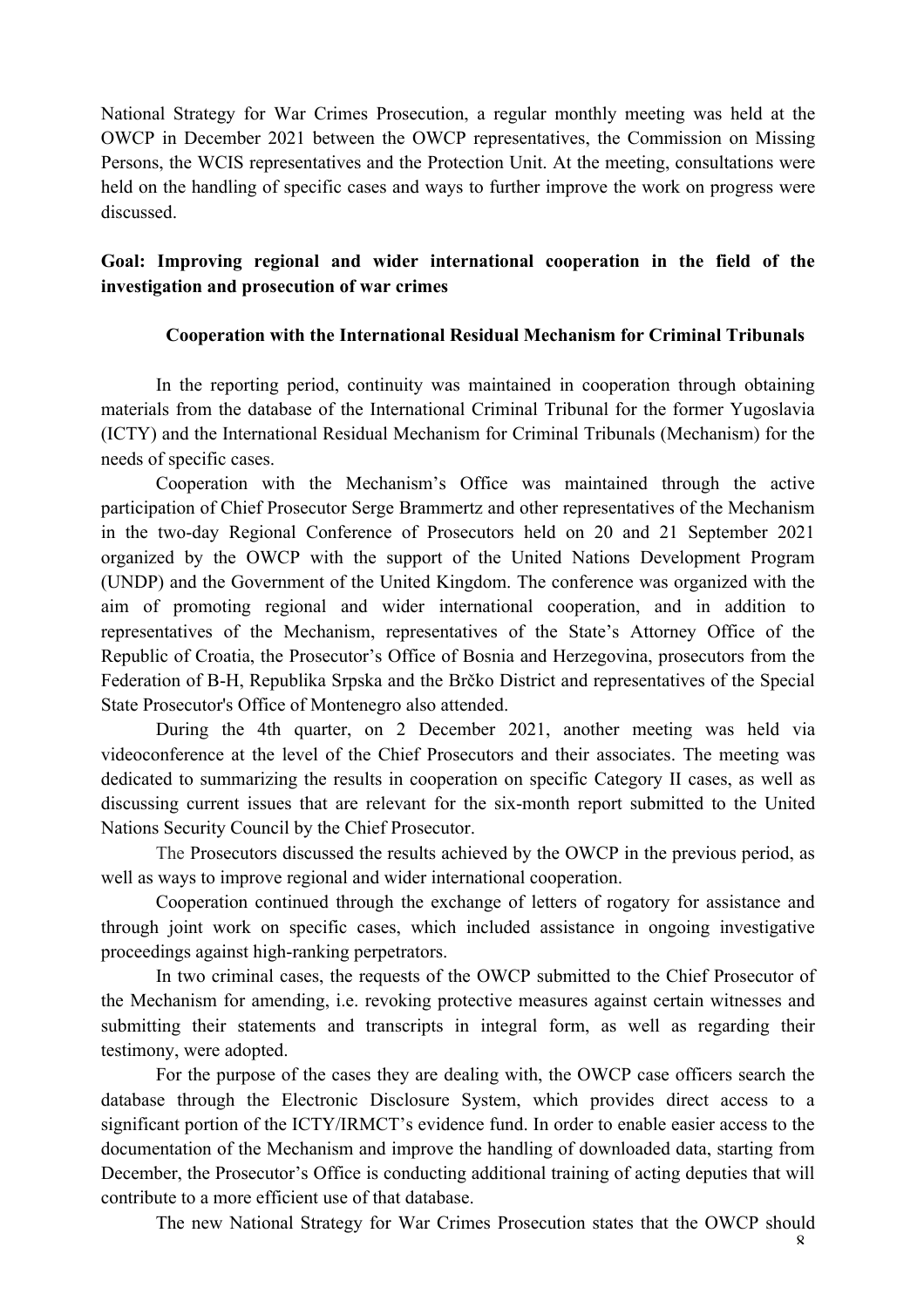take a proactive approach in resolving the problem of initiating and conducting proceedings for contempt of court and war crimes tribunals before the Mechanism, taking into account the consistent respect for the principle of legality.

Therefore, it should be mentioned that starting from October 2021, the Prosecutor's Office has been actively involved in the procedure of providing assistance to the Mechanism, related to these procedures.

In order to strengthen its support, the Mechanism notified the OWCP in late November regarding the launching of an online forum through which Deputy Prosecutors and Assistant Prosecutors would have access to expert legal advice on common topics in international criminal law, focusing on Mechanism and ICTY jurisprudence.

In the 4th quarter, the OWCP sent an initiative to the Mechanism for the implementation of several different activities envisaged by the National War Crimes Prosecution Strategy and the revised Chapter 23 for the Action Plan and the Prosecutorial Strategy. The initiative primarily refers to providing OWCP wider access to the data base of the Mechanism and providing support in the professional development of the OWCP employees, which would greatly contribute to the work of this Prosecutor's Office.

## **a) cooperation with the Prosecutor's Office of B-H and the State's Attorney Office of the Republic of Croatia**

Cooperation with the Prosecutor's Office of B-H continued through regional meetings and the exchange of requests for assistance, as well as the prompt handling of requests for investigation of accused persons and witnesses by the deputy prosecutor for war crimes. During the 3rd quarter, the OWCP sent 35 requests for assistance to the Prosecutor's Office of B-H, of which 16 requests were granted, while 19 requests have not yet been answered. The Prosecutor's Office of B-H sent to the OWCP 14 requests, 1 request was granted, 6 cases are pending, while 7 requests were not granted due to formal deficiencies.

During the 4th quarter, the Prosecutor's Office of Bosnia and Herzegovina sent 29 requests for assistance to the OWCP, of which 6 requests were granted, 22 cases are pending, while 1 request was not granted due to formal deficiencies, as it was not submitted as prescribed by the Protocol on Cooperation.

Of the 29 requests submitted, in 18 cases it was the case of a letter of rogatory for a hearing. In one case, the OWCP failed to comply with the request, 1 was granted, and 16 requests are currently pending.

During the 4th quarter, the OWCP requested legal assistance from the Prosecutor's Office of Bosnia and Herzegovina in 38 cases, of which 19 requests were granted, while 19 were unanswered.

When it comes to cooperation with the State's Attorney Office of the Republic of Croatia, during the 3rd quarter it sent 4 requests for assistance to the OWCP, of which 1 request was granted, 2 requests are pending, while 1 request was not granted. In the same period, the OWCP sent 18 requests for assistance to the State's Attorney Office, of which 8 requests were granted, while 10 requests were unanswered.

In the 4th quarter, 12 requests were received from the State's Attorney Office of the Republic of Croatia, of which 11 requests are pending, and one request was not granted. Of the received requests, 5 requests are letters of rogatory for the investigation of accused persons, i.e. the examination of witnesses. One request was not granted, while 4 requests are pending.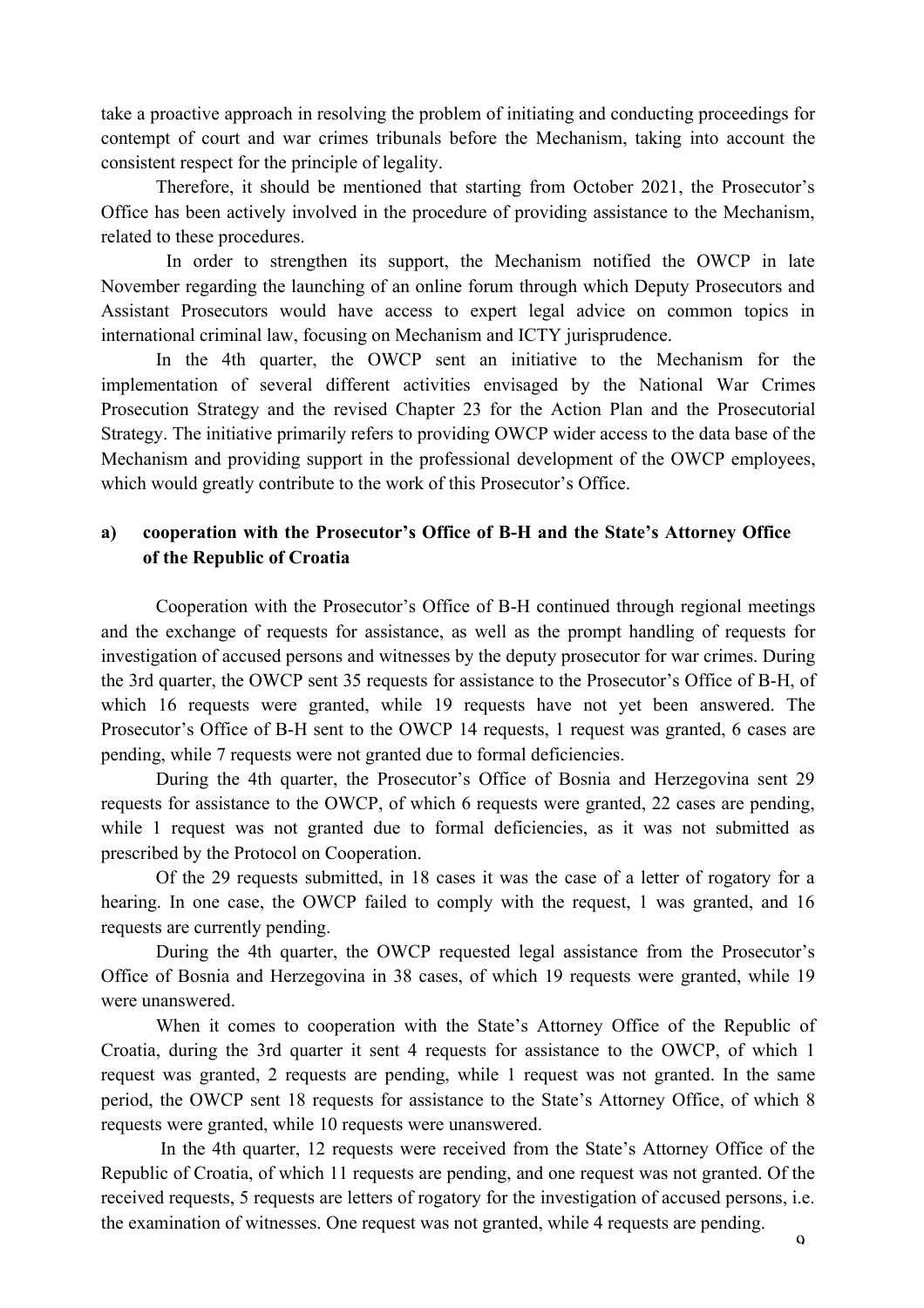In the same quarter, 17 requests for assistance were sent by the OWCP to the State's Attorney Office, of which 5 requests were granted, while 12 have not yet been answered.

In the 3rd quarter, the Special State Prosecutor's Office of the Republic of Montenegro submitted a request for assistance in 1 case, which request was granted. Also, the Special State Prosecutor's Office of the Republic of Montenegro granted 1 OWCP request.

Regional cooperation continued through the implementation of the Palić Process holding a Regional Meeting of Prosecutors in September 2021, which was discussed earlier. Afterwards, OWCP representatives held a bilateral meeting with the representatives of the Prosecutor's Offices of Bosnia and Herzegovina when issues related to cooperation in specific cases were discussed.

During the 4th quarter, several working meetings were held with the Prosecutor's Office of Bosnia and Herzegovina. On 15 October 2021, the War Crimes Prosecutor held a meeting with the Prosecutor of the Prosecutor's Office of B-H, when it was assumed that the two Prosecutor's Offices would jointly consider all possibilities and exchange all necessary information to ensure the injured parties that their cases would be resolved in a professional manner, regardless of the country in which the proceedings are conducted.

On 23 November 2021, a bilateral meeting of OWCP representatives with the representatives of the Prosecutor's Office of B-H was held in Sarajevo. The meeting was dedicated to issues related to the takeover and transfer of criminal prosecution between the Prosecutors' offices, related to specific cases whose realization is expected in the coming period.

During the reporting period, the OWCP in the case in which it filed an indictment against one person for the criminal offense of war crime against prisoners of war under Article 144 of the FRY CC, proposed that the case be referred to the Prosecutor's Office of Bosnia and Herzegovina for further proceedings, in accordance with the Law on International Legal Assistance in Criminal Matters.

Although the focus of the OWCP is to maintain cooperation at a high level in order to give concrete results, there is always room for improvement. Therefore, the new National Strategy for War Crimes Prosecution and the accompanying Action Plan largely affirm the improvement of this cooperation through several modes, including the revision of existing agreements, memoranda and protocols on cooperation with the Republic of Croatia and Bosnia and Herzegovina and the Republic of Montenegro, as well as via the improvement of the joint work of the Victim Assistance and Support Services in the regional courts and prosecutor's offices.

In the reporting period, the OWCP returned to the jurisdiction of the Higher Court in Belgrade, the War Crimes Chamber, letters of rogatory for examination of witnesses and examination of accused persons against whom proceedings are being conducted in the Republic of Croatia and Bosnia and Herzegovina, after which the Higher Court of Serbia submitted to the Constitutional Court a proposal for resolving conflicts of jurisdiction.

In a number of these proceedings, the Constitutional Court of Serbia has taken the position that the OWCP is competent to act on the submitted requests of the regional prosecutor's offices (Bosnia and Herzegovina and the Republic of Croatia).

In order to act efficiently, immediately after receiving the decisions of the Higher Court in Belgrade, War Crimes Chamber, the OWCP began to provide international legal assistance on the submitted requests, the examination of witnesses and hearings of accused persons.

During the reporting period, the OWCP was visited by the Special Adviser and Under-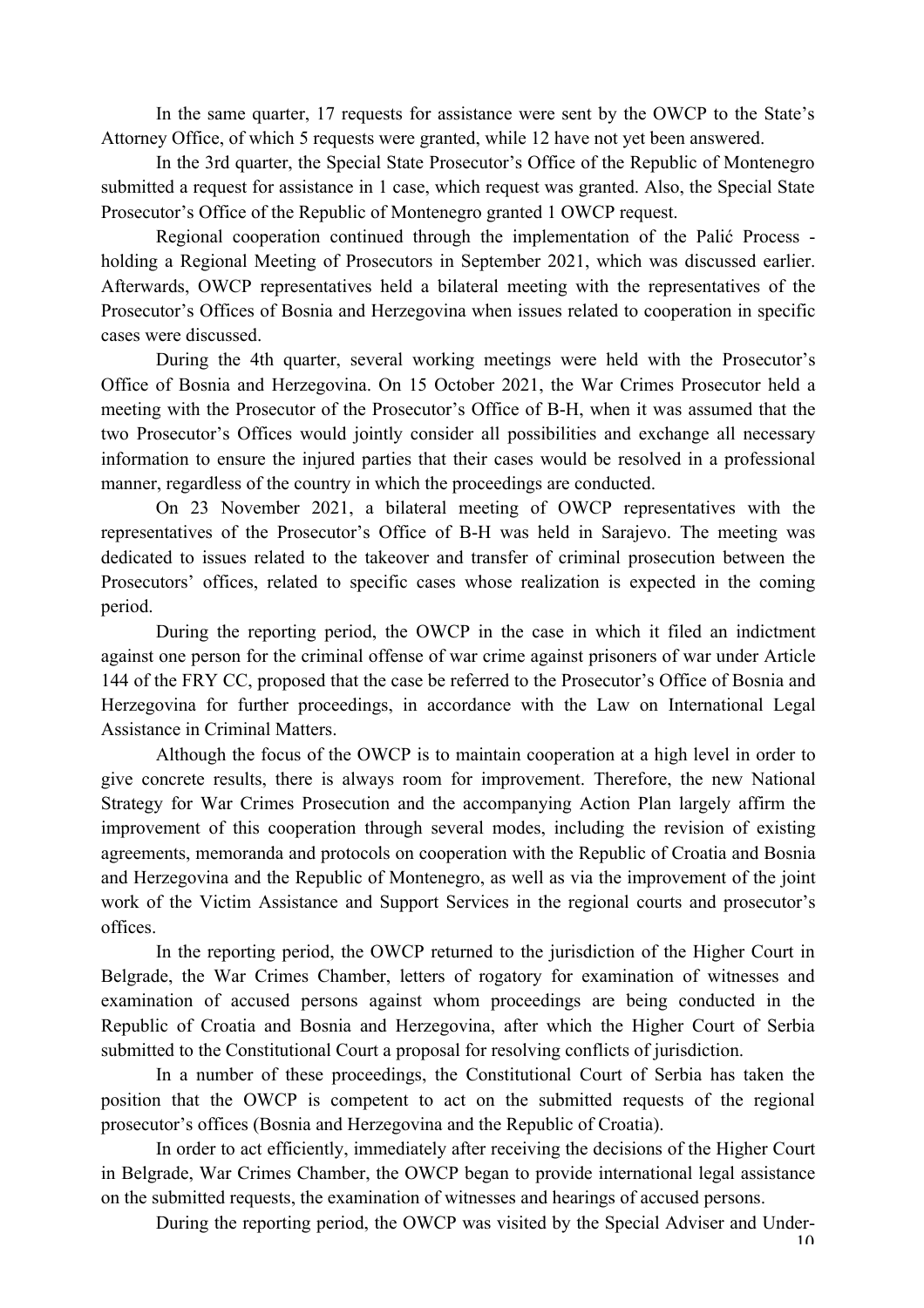Secretary-General of the UN Secretary General on the Prevention of Genocide, Alice Wairimu Nderitu, who attended a meeting with the OWCP and supported its hitherto work, especially stressing the significance of regional cooperation and cooperation with the Mechanism in The Hague.

# **b) cooperation with the European Union Rule of Law Mission to the Autonomous Province of Kosovo and Metohija - EULEX and the Provisional Institutions of Self-Government in Priština**

As in the previous period, the Deputy War Crimes Prosecutors applied for assistance to EULEX in Priština, in accordance with the Mutual Legal Assistance procedures provided for in the IBM Technical Implementation Protocol and in the cases they are dealing with.

During the 3rd quarter, the OWCP sent 6 requests for assistance to the EULEX Special Prosecution Office in Priština, which were not answered.

In the period from 1 October 2021 until 27 December 2021, the EULEX Special Prosecution Office in Priština submitted no requests for assistance. During the same period, the OWCP sent 7 requests for assistance to the EULEX Special Prosecution Office in Priština, none of which have been granted so far.

From the above data, it is evident that there is a need to improve this cooperation, which is to take place in accordance with the Conclusion of the Government of the Republic of Serbia 05 number 018-1862/2013-1 dating from 7 March 2013, which adopted the text of the Procedure for Mutual Legal Assistance, recognized as an important issue in the new National Strategy for War Crimes Prosecution. Through the revision of the Prosecution Strategy, special attention will be paid to this issue and finding ways to address it.

## **Goal: Raising awareness and improving society's attitude towards the importance of prosecuting war crimes**

### **• Transparency of the work of the OWCP**

The new OWCP website has been active since the end of the previous quarter. In accordance with applicable regulations and internal acts which regulate the issue of admissibility of publishing information during criminal proceedings, the Prosecutor's Office publishes indictments on its website after the preparatory hearing, which is held without the presence of the public, in accordance with the Rulebook on the anonymization of indictments. The OWCP issues short announcements on the outcome of first-instance and second-instance criminal proceedings on the filed indictments as soon as it is possible, and these data are also entered in the Cases section of the website.

During the reporting period, and the last time in December 2021, the Information Booklet on the work of the OWCP was updated by entering new data in order to inform all interested parties of access to information of public importance, which includes basic data on the work of the OWCP, as well as others of importance for the content, scope and manner of exercising rights.

The Information Booklet on the work of the OWCP of the Republic of Serbia is compiled on the basis of Article 39 of the Law on Free Access to Information of Public Importance and the Instructions for Publishing Information on the Work of Government